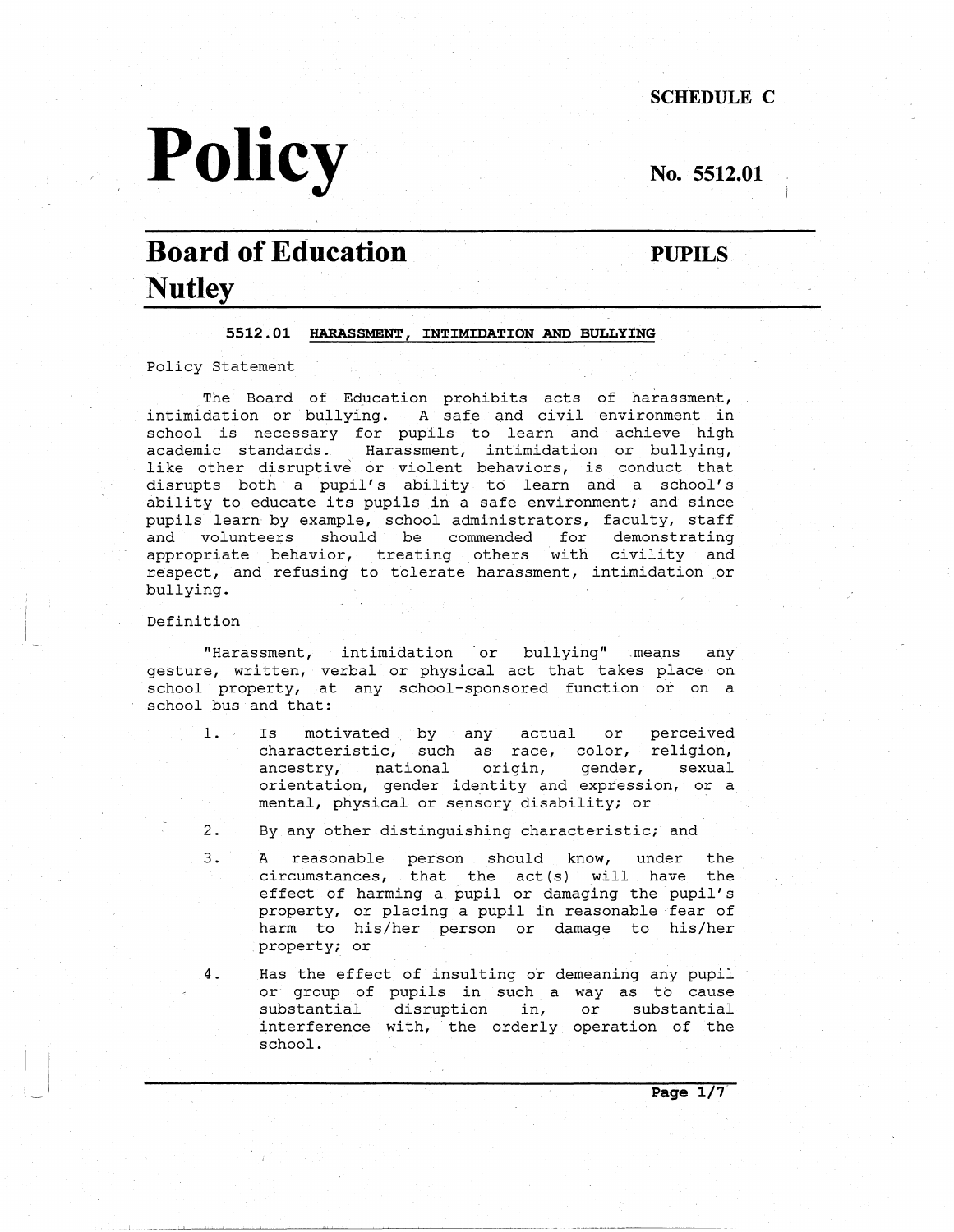**POLICY** No. 5512.01

### **BOARD OF EDUCATION NUTLEY PUPILS**

### **[Optional**

Acts of harassment, intimidation or bullying may also be a pupil exercising power and control over another pupil, in either isolated incidents (e.g., intimidation, harassment) or patterns of harassing or intimidating behavior (e.g., bullying) . ]

#### Expected Behavior

The Board expects pupils to conduct themselves in keeping with their levels of development, maturity and demonstrated capabilities with a proper regard for the rights and welfare of other pupils and school staff, the educational purpose underlying all school activities, and the care of school facilities and equipment.

The Board believes that standards for pupil behavior must be set cooperatively through interaction among the pupils, parent (s) or legal guardian (s), staff and community members, producing an atmosphere that encourages pupils to grow in self-discipline. The development of this atmosphere requires respect for self and others, as. well as for school district and community property on the part of pupils, staff and community members.

The Board believes the best discipline is self-imposed, and it is the responsibility of school district staff to use disciplinary situations as opportunities to help pupils learn to assume and accept responsibility for their behavior and the consequences of their behavior. Staff members who interact with pupils shall apply the best practices designed to prevent discipline problems and encourage pupils' abilities to grow in self-discipline.

General guidelines for pupil conduct will be developed<br>e [Superintendent or Chief School by the ---=-------- **[Superintendent or Chief School** - **Administrator],** in conjunction with school staff, and approved by the Board. These guidelines will be developed based on accepted core ethical values from broad community involvement with input from parent(s) or legal guardian(s) and other community representatives, school employees, volunteers, pupils and administrators. These guidelines for pupil conduct will be suited to the age level of the pupils and the mission

Page 2/7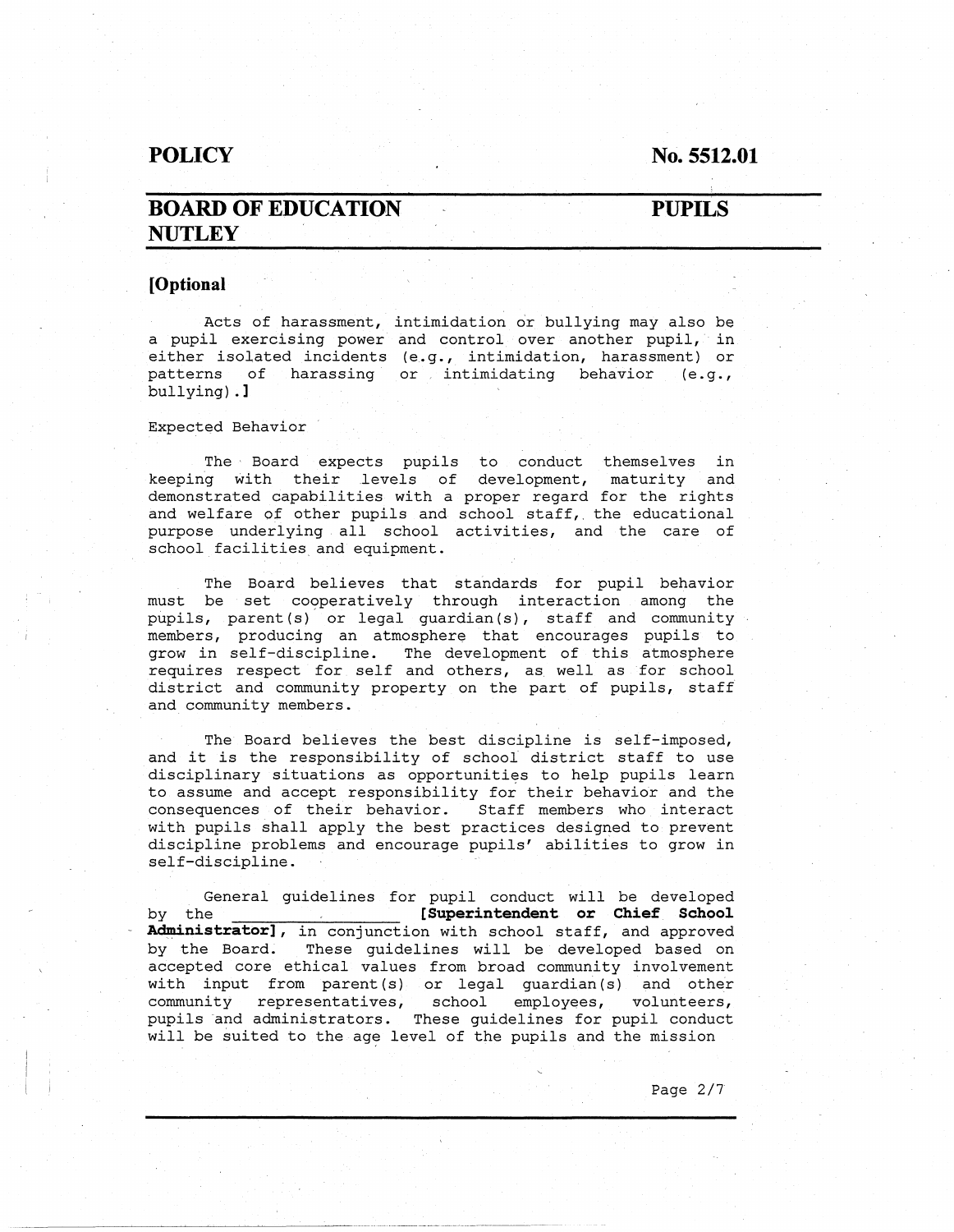### **POLICY No. 5512.01**

### **BOARD OF EDUCATION NUTLEY**

### **PUPILS**

and physical facilities of the individual school(s) in the district. This Policy requires all pupils in the district to adhere to these rules and guidelines and to submit to such disciplinary measures as are appropriately assigned for infraction of these rules and guidelines.

The district prohibits active and passive support for harassment, intimidation or bullying. Pupils are encouraged to support other pupils who walk away from these acts when they see them, and should report these acts to the Building Principal or his/her designee when ever witnessed.

Pupils are required to conform to reasonable standards of socially acceptable behavior; respect the person, property and rights of others; obey constituted authority; and respond to school district teaching, support and administrative staff. Each school Principal will develop and provide a school-based program for appropriate recognition for positive reinforcement for good conduct, self-discipline, good citizenship and academic success.

The -~---~------ **[Superintendent or Chief School Administrator]** will provide annually to pupils and their parent(s) or legal guardian(s) the rules of the district regarding pupil conduct, pupil's due process and other rights. This Policy will appear in all publications of the school district's comprehensive rules, procedures and standards of conduct for school (s) within the district, including pupil. handbooks. Provisions will be made for informing parent(s) or legal guardian(s) whose primary language is other than English.

Consequences and Appropriate Remedial Actions

The following factors will be considered in determining the appropriate response to pupils who commit one or more acts of harassment, intimidation or bullying:

- 1. The developmental and maturity levels of the parties involved;
- 2. The levels of harm;
- 3. The surrounding circumstances;
- 4. The nature of the behavior(s);

Page 3/7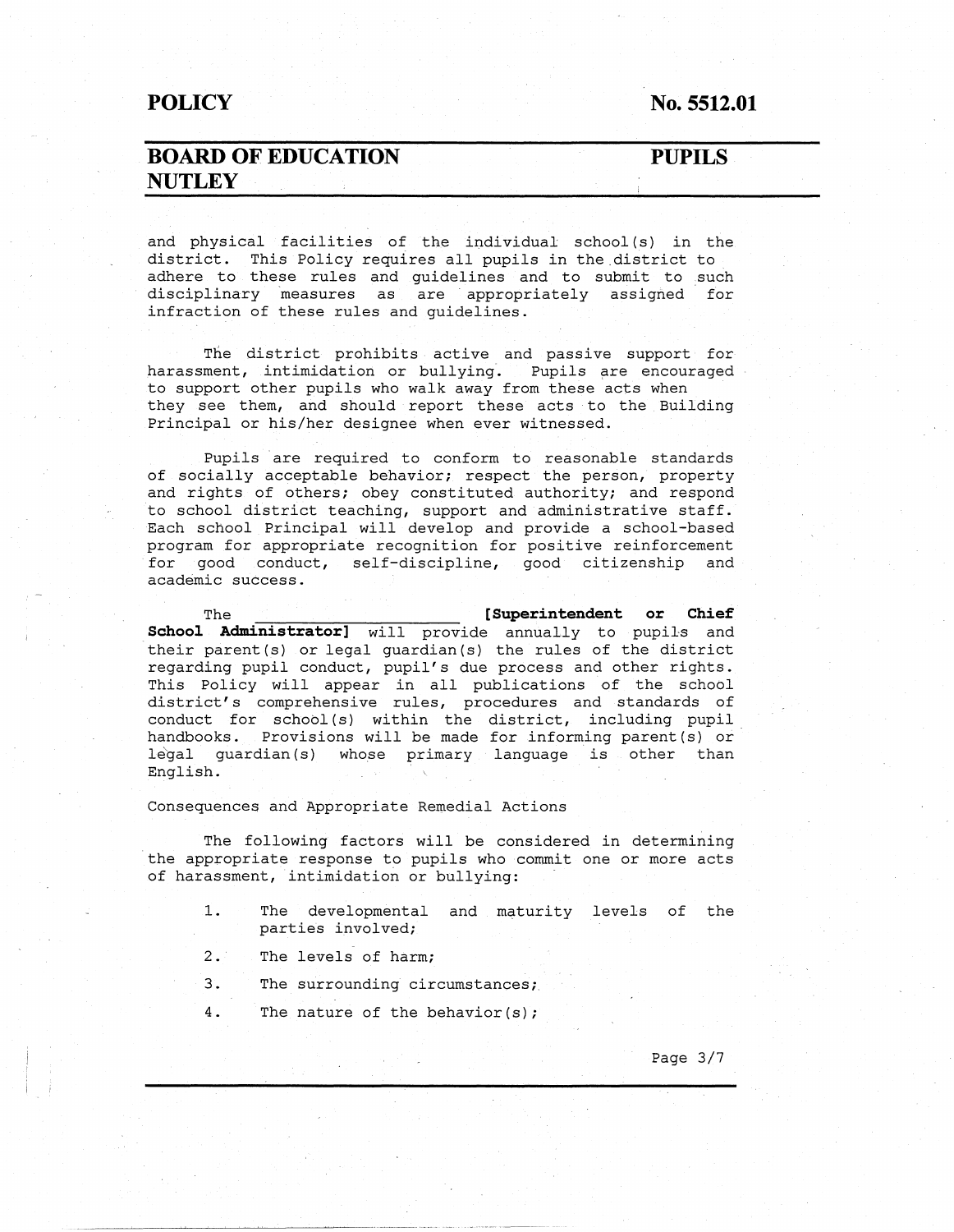### **No. 5512.01**

### **BOARD OF EDUCATION NUTLEY**

### **PUPILS**

- 5. Past incidences behavior; continuing patterns of
- 6. The relationships between the parties involve and
- 7. The context in which the alleged incider occurred.

Concluding whether a particular action or incide constitutes a violation of this Policy requires a determination based on all of the facts and surroundi circumstances.

An appropriate consequence will be. determined after meaningful consideration of these factors. Consequences and appropriate remedial action for pupils who\_ commit acts of harassment, intimidation or bullying may range from positive behavioral interventions up to and including suspension or expulsion. The appropriate consequence will be consistent with the case law, Federal and State statutes, and district/school policies and regulations.

#### Reporting Procedure

Complaints alleging violations of this Policy shall be reported to the Principal or his/her designee. All school employees are required to report alleged violations of thi Policy to the Principal or his/her designee. All othe members of the school community, including pupils, parent (s) or legal guardian(s), volunteers and visitors are encouraged to report any act that may be a violation of this Policy. While submission of an Incident Report Form to the Principal or his/her designee is not required, the reporting party is encouraged to use the. Incident Report Form available from the Principal of each building or available at the school district office. Oral reports will also be considered official reports. Reports may be made anonymously, but formal disciplinary action may not be based solely on the basis of an anonymous report.

#### Investigation

The Principal or his/her designee is responsible for determining whether an alleged act constitutes a violation of this Policy. The Principal or his/her designee shall conduct The Principal or his/her designee shall conduct a prompt, thorough and complete investigation of the alleged incident. The Principal or his/her designee will maintain a record of each investigation regarding allegations of harassment, intimidation and bullying.

Page 4/7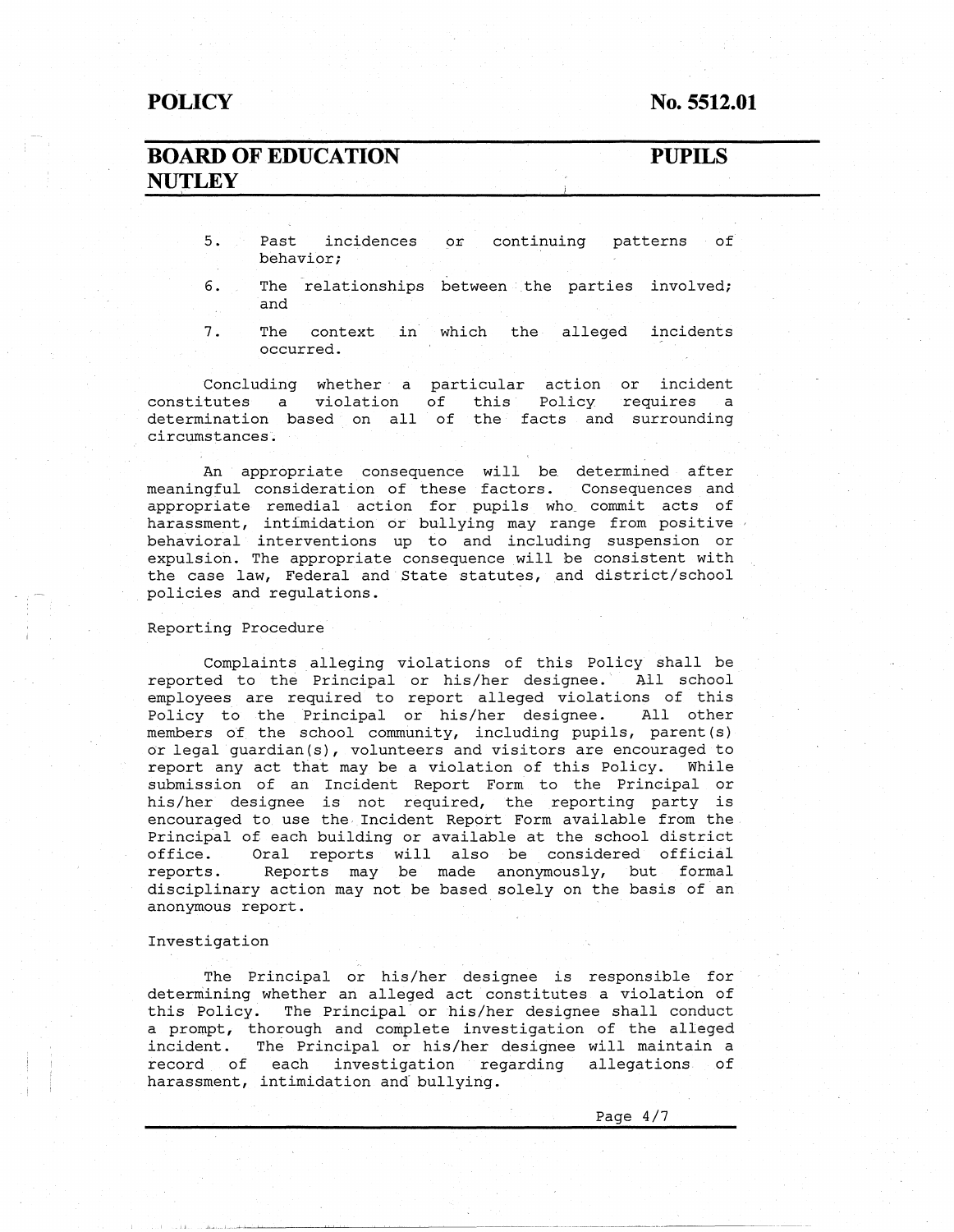### **No. 5512.01**

### **BOARD OF EDUCATION NUTLEY**

### **PUPILS**

Response to Incident of Harassment, Intimidation or Bullying

Some acts of harassment, intimidation or bullying may be isolated incidents requiring the school respond appropriately to the individual(s) committing the acts. Other acts may be so serious or part of a larger pattern of harassment, intimidation or bullying that require a response either at the classroom, school building or school district level or by law enforcement officials.

Consequences and appropriate remedial actions for pupils who commit an act of harassment, intimidation or bullying range from positive behavioral interventions up to and including suspension or expulsion, as permitted under N.J.S.A. 18A:37-l, Discipline of Pupils.

In considering whether a response beyond the individual level is appropriate, the administrator will consider the nature and circumstances of the act, the level of harm, the nature of the behavior, past incidences, past or continuing patterns of behavior, and the context in which the alleged incident(s) occurred. The school district's responses can range from school and community surveys, to mailings, to focus groups, to adoption of research-based bullying prevention program models, to training for certificated and non-certificated staff. The district's responses may include participation of parent(s) or legal guardian(s) and other community members and organizations, to small or large group presentations for fully addressing the actions and the school district's response to the actions in the context of acceptable student behavior or the consequences of such actions and involvement of law enforcement officers, including school resource officers.

#### Reprisal or Retaliation Prohibited

The school district prohibits reprisal or retaliation against any person who reports an act of harassment, intimidation or bullying. The consequence and appropriate remedial' action for a person who engages in reprisal or retaliation shall be determined by the Principal or his/her designee after consideration of the nature and circumstances of the act, in accordance with case law, Federal and State statutes and regulations and district policies and procedures.

----- ------------------------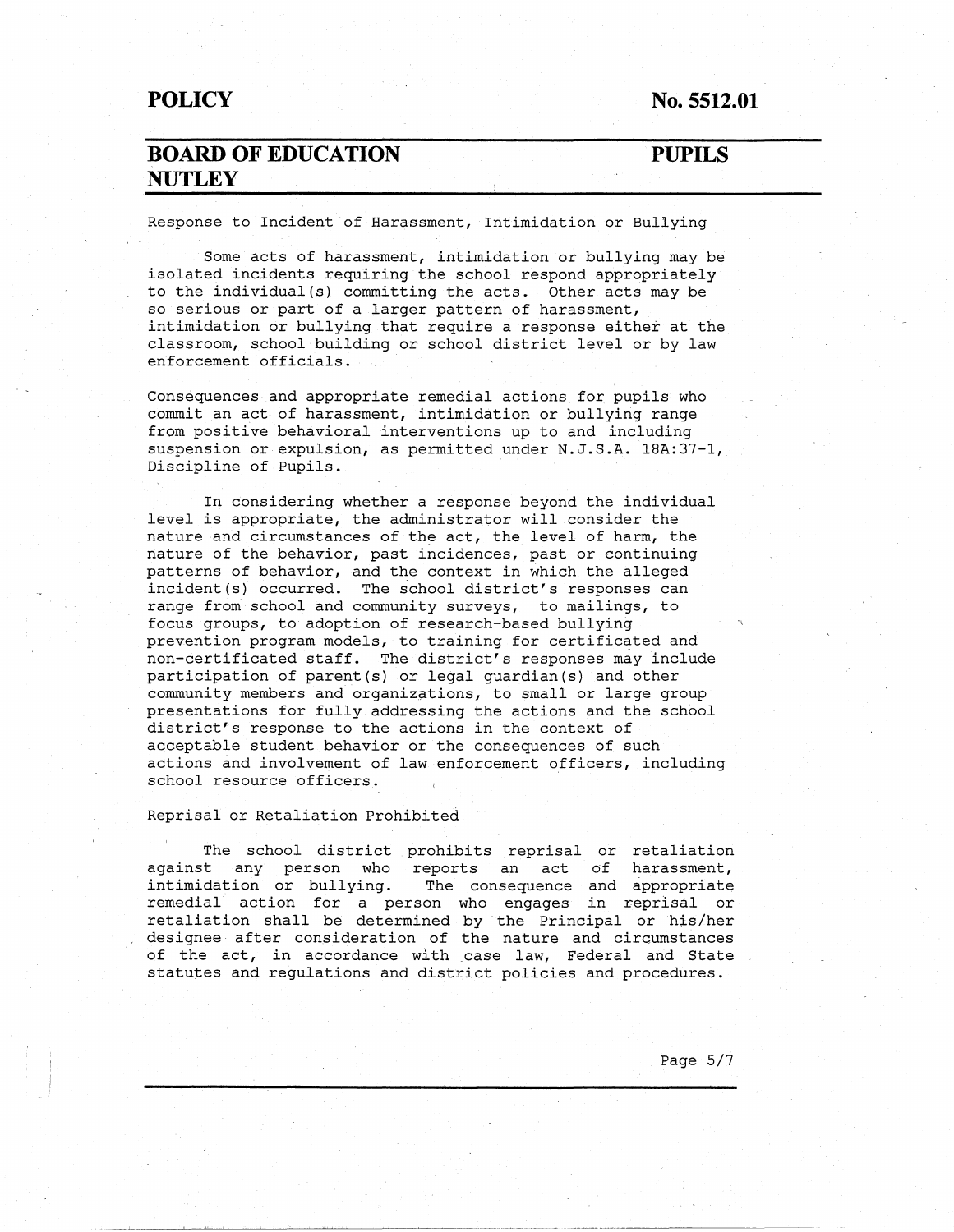### **No. 5512.01**

### **BOARD OF EDUCATION NUTLEY**

### **PUPILS**

Consequences for False Accusation

Consequences and appropriate remedial action for a pupil found to have falsely accused another as a means of harassment, intimidation or bullying range from positive behavioral interventions up to and including suspension or expulsion, as permitted under N.J.S.A. 18A:37-1, Discipline of Pupils.

Consequences and appropriate remedial action for a school employee found to have falsely accused another as a means of harassment, intimidation or bullying shall be disciplined in accordance with district policies and procedures.

Consequences and appropriate remedial action for a visitor or volunteer, found to have falsely accused another as a means of harassment, intimidation or bullying shall be determined by the Principal or his/her designee, after consideration of the nature and circumstances of the act, including reports to appropriate law enforcement officials.

Policy Publication

This Policy will be disseminated annually to all school staff, pupils, parent(s) or legal guardian(s), along with a statement explaining the Policy applies to all acts of harassment, intimidation and bullying that occur on school property, at school-sponsored functions or on a school bus.

The **Experimtendent or Chief** *chief chief* School Administrator] shall develop an annual process for the Principal(s) to discuss the school district's policy on harassment, intimidation and bullying with pupils.

Harassment, Intimidation and Bullying Prevention Programs

Pursuant to N.J.S.A. 18A: 37-17.c., information regarding the district's · Harassment, Intimidation and Bullying Policy shall be incorporated into a school's employee training program.

Pursuant to N.J.S.A. 18A:37-17.a., the district will establish bullying prevention programs, and other initiatives involving school staff, pupils, administrators, volunteers, parent(s) or legal guardian(s), law enforcement and community members in developing such programs and initiatives.

Page 6/7